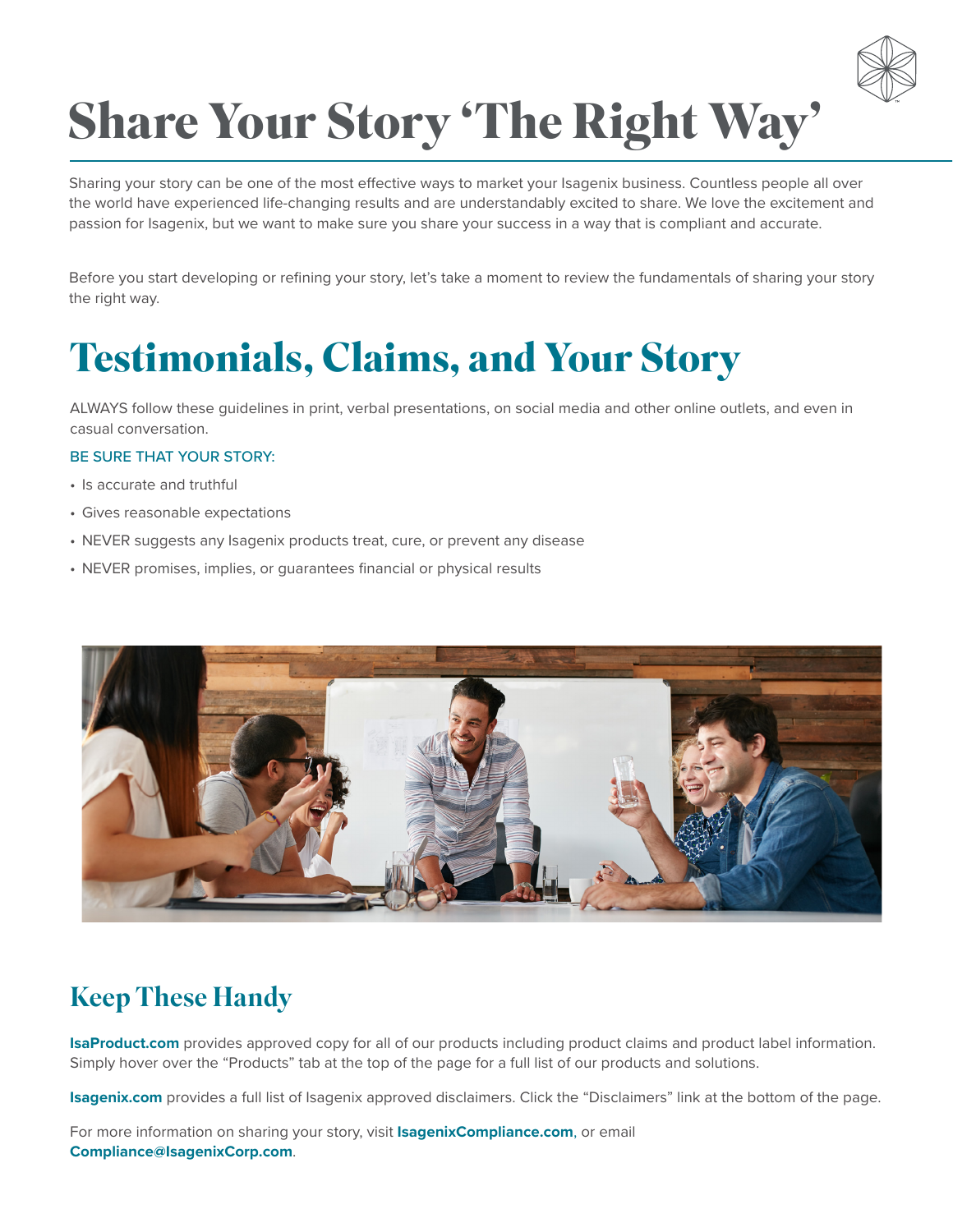# **Your 30-Second Story**

| 1 <sub>1</sub> | Before                          |
|----------------|---------------------------------|
|                |                                 |
|                | 1.                              |
|                |                                 |
|                | 2.                              |
|                |                                 |
|                |                                 |
|                | 3.                              |
|                |                                 |
| 2.             | I was introduced to Isagenix by |
|                |                                 |
|                |                                 |
|                |                                 |
|                |                                 |
|                |                                 |
|                |                                 |
|                |                                 |
|                |                                 |
|                |                                 |
| 3.             | I have been on the products for |
|                |                                 |
|                |                                 |
|                |                                 |
|                |                                 |
|                |                                 |
|                |                                 |
|                |                                 |
|                |                                 |
| 4.             | As a result I am now            |
|                |                                 |
|                |                                 |
|                | 1.                              |
|                |                                 |
|                | 2.                              |
|                |                                 |
|                | 3.                              |
|                |                                 |
|                |                                 |
| 5.             | I now feel/believe              |
|                |                                 |
|                |                                 |
|                |                                 |
|                |                                 |
|                |                                 |
|                |                                 |
|                |                                 |
|                |                                 |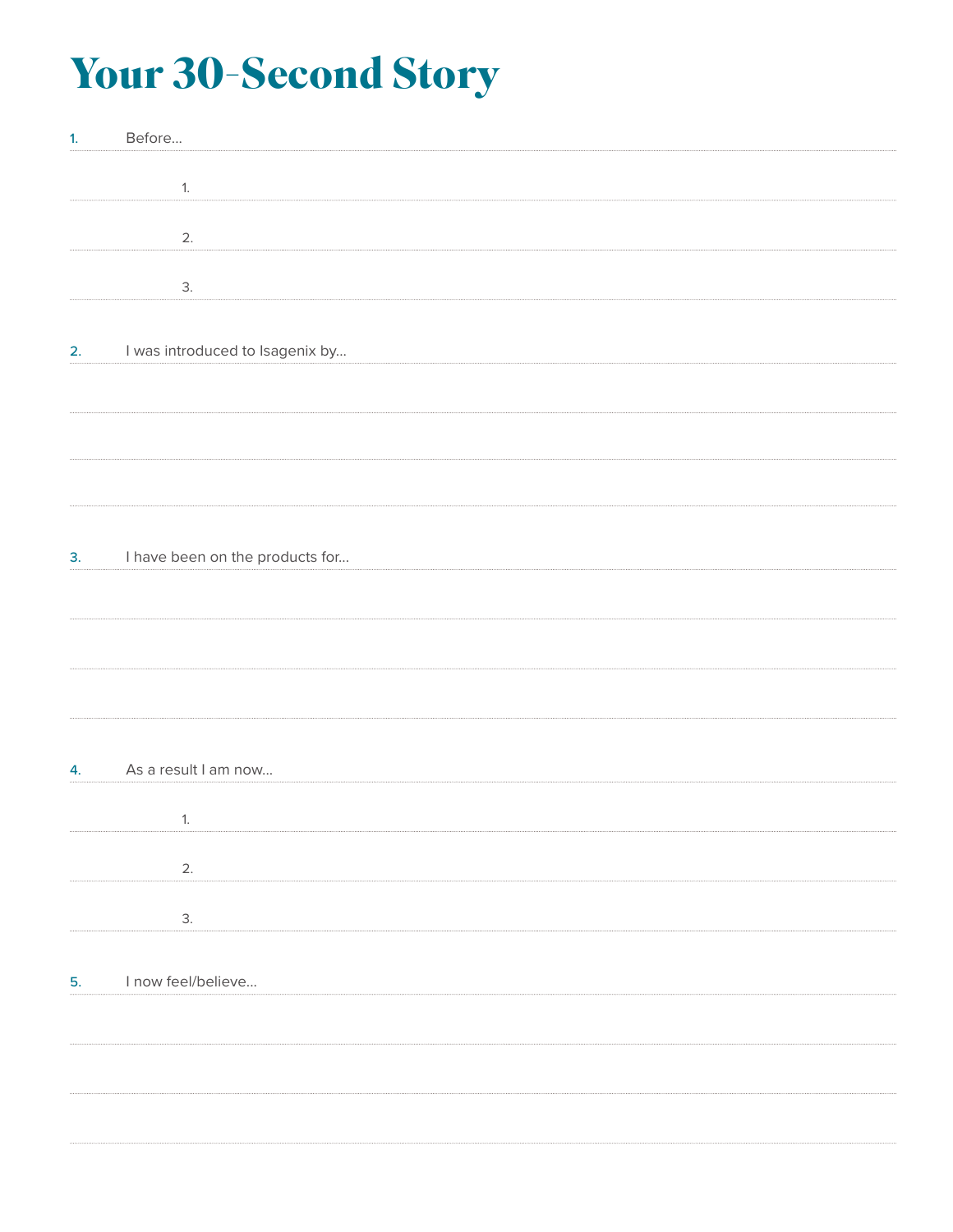# **Develop Your Story**

#### **WEIGHT LOSS & ENERGY**

 *Before Isagenix I was feeling tired much of the time and couldn't keep up with my kid's energy. On top of it all, I*  **"** *couldn't fit into any of my pre-pregnancy clothes.*

*I* was introduced to Isagenix by my best friend Sally who I have known since college. I could tell that she was doing *something different, because she had this new glow about her and I wanted that for myself.*

*I have been on the products for almost a year now and I can't image a day without them.*

As a result I am now feeling even more energetic than my kid and fitting into my jeans from high school! I don't *remember ever feeling this good!* 

remember ever reeling this good!<br>I believe everyone deserves a body that allows them to do everything they want to do. **??** 

#### **PERFORMANCE**

 *I was a pretty good athlete, but I was struggling to shave time off my runs.* **"** I was introduced to Isagenix by my friend who continued posting about his own transformation on Facebook, so I *decided to give it a shot.* 

I have been on the products for just over six months using the Performance line and I can see and feel a serious *difference in my training.* 

*As a result I am now a marathon runner! I have completed two marathons, and on top of that, have qualified for an upcoming Ironman.*

*If you're looking to up your endurance, I know of a line of products that can help you get where you want to be.* **"**

#### **INCOME**

**66** Before I discovered the Isagenix opportunity I was working paycheck to paycheck. I felt completely tied to my job and didn't have the time to hang out with my friends as much as I used to. *and didn't have the time to hang out with my friends as much as I used to.*

*I was introduced to Isagenix by my friend Jackson, who introduced me to Isagenix and the START movement.*

*Now I've been on the products for about a year and I can't stop sharing them with my friends and family!*

*As a result I am now looking and feeling better. I have locked arms with the support of the Isagenix community.* 

*I now feel absolutely incredible and can't imagine my life without Isagenix.* **"**